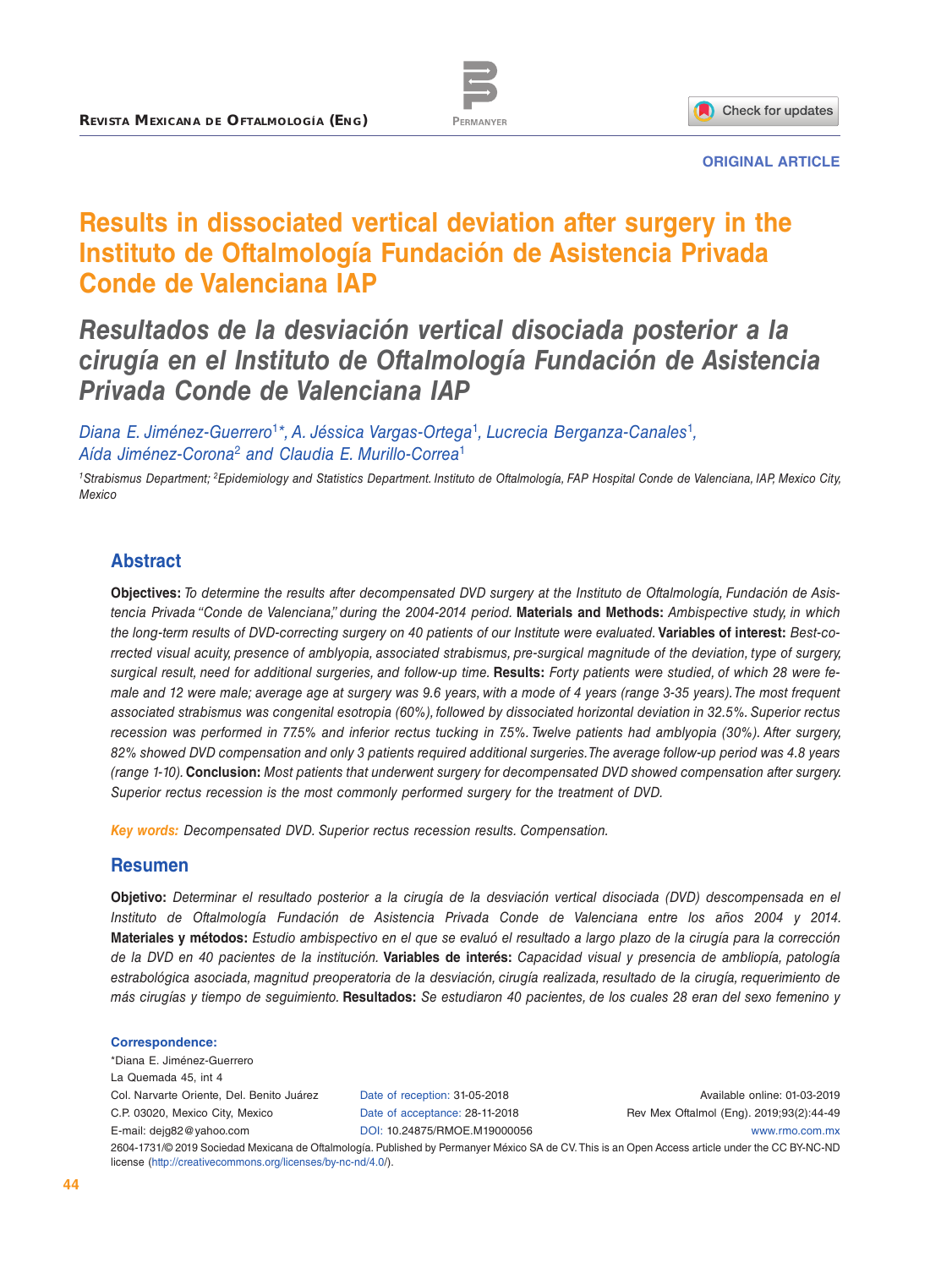*12 eran del sexo masculino; el promedio de edad en el momento de la cirugía fue de 9.6 años, con moda de 4 años (rango 3-35 años). La patología estrabológica asociada más frecuente fue la endotropía no acomodativa (60%), seguida de la desviación horizontal disociada (32.5%). Se realizó retroinserción de ambos rectos superiores en el 77.5%, plegamiento de los rectos inferiores en el 15%, y transposición anterior de oblicuos inferiores en el 7.5%. Doce pacientes presentaron ambliopía, correspondiente al 30%. Posterior a la cirugía, el 82% presentó compensación de la DVD, solo tres pacientes requirieron cirugías adicionales. El tiempo de seguimiento promedio fue de 4.8 años (rango de 1 a 10 años).* **Conclusion:** *La mayoría de los pacientes operados de DVD descompensada en la institución presentan compensación de la misma, posterior a la cirugía. La cirugía más realizada en la institución para tratamiento de la DVD es la retroinserción de rectos superiores.*

*Palabras clave: DVD descompensada. Resultados retroinserción recto superior. Compensación.*

### **Introduction**

Dissociated vertical deviation (DVD) is a bilateral phenomenon that presents a movement of elevation, abduction and excyclotorsion when the examiner occludes one of the eyes, and then a movement of restitution (incyclotorsion, adduction and depression), when it is de-occluded. It is usually more noticeable in the abducted eye during lateroversion, when this is the most affected eye, since it is asymmetric. In addition, DVD can be classified as "compensated", when it is triggered only by dissociation of the image or inattention, and as "decompensated" when the deviation is constant or intermittent, which occurs in approximately  $10\%$ <sup>1</sup>

It is associated in almost 70% of the cases with esotropia, and is usually accompanied by latent nystagmus in 50%, according to Anderson<sup>2</sup>. It can also be associated with inferior oblique hyperfunction in 27.8%, according to Campomanes, et al. $3$ , as well as hyperfunction of superior oblique muscles in 20 to 30%, according to Acosta-Silva<sup>4</sup>, and 18.5%, according to Campomanes, et al.<sup>3</sup>. This is the reason why DVD can originate some A and V syndromes<sup>1</sup>. Something clear about DVD is the high risk of amblyopia in decompensated cases. It is a phenomenon of cortical involvement and its causes have not been fully clarified, although many theories have been postulated like the ones from Scobee (bilateral paresis of the inferior rectus)<sup>[5](#page-5-4)</sup>, Posner (muscle tone anomaly due to pathological ocular dominance) $3$  and Bielschowsky (alteration of vertical vergences[\)6](#page-5-5).

Although DVD can be found in patients with normal binocularity<sup>7</sup>, it is often associated with congenital esotropia and, less frequently, accommodative esotropia, exotropia, and sensory heterotropias<sup>2</sup>. It has also been described associated with Duane syndrome<sup>8</sup> and congenital exotropia, a rare anomaly.<sup>9</sup> According to Von Noorden, the age at diagnosis of DVD is between 2 and 5 years, which is the age at which most horizontal de-viations are surgically corrected<sup>[10](#page-5-9)</sup>.

Surgical treatment of DVD has varied greatly with time. Some methods have been preserved, but other innovative aspects have been introduced for its management. Currently, the management depends largely on the presence or absence of hyperfunction of the oblique muscles, as well as visual acuity and visual capacity, and the presence or absence of amblyopia. Regarding surgical outcomes, Romero-Apis reports a decrease in DVD magnitude (without disappearance) of 60% in one of his publications, observing a total compensation of the pathology in 27%, and regression to the initial DVD magnitude in 10 [%11](#page-5-10). Regarding superior rectus recession (SRR), one study showed that 23 of the 32 patients selected for this study had significant aesthetic improvement of the deviation after a 3-year follow-up. None of these patients had a diagnosis of superior rectus paresis. The effectiveness of retroinsertion of the superior rectus in other types of vertical strabismus, in terms of correction of the deviation in prismatic diopters (PD) per millimeter of retroinsertion, and the lesser effect of this technique on a DVD of the same magnitude, are some of the details that differentiate this pathology from other types of strabismus $12$ .

In a recent article, Pineles, et al. published a study of 14 patients, who underwent an asymmetric and bilateral anterior transposition of the inferior obliques, achieving an important reduction in the magnitude of the DVD, from a preoperative average of 18 PD up to a postoperative average of  $1$  PD<sup>13</sup>. There is a Mexican study from 2007 by Arroyo-Yllanes, et al., regarding inferior rectus tucking in the eye with poor vision of 19 patients, of which 10 presented improvement up to 1+, and the other 9 presented a decrease in magnitude up to 2+ after the surgical procedure, considering that most of them had DVD magnitudes of  $4+^{14}$ .

#### **Objective**

To determine the postoperative results of decompensated DVD in the Instituto de Oftalmología, Fundación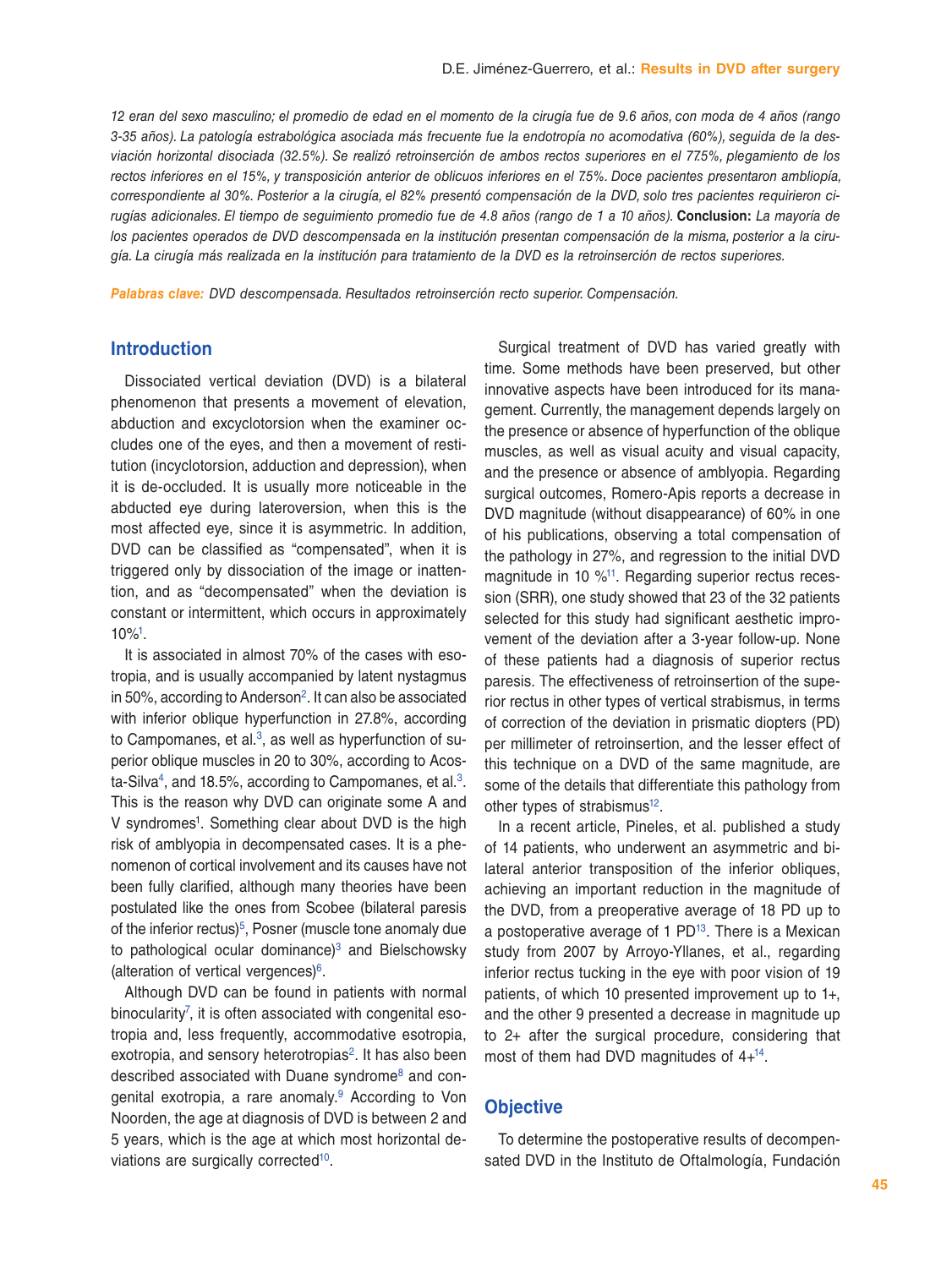de Asistencia Privada Conde de Valenciana between 2004 and 2014.

# **Materials and methods**

An ambispective study was carried out. We examined the medical records of all the patients who underwent surgery for the correction of DVD between 2004 and 2014 in the Strabismus department of the Instituto de Oftalmología, Fundación de Asistencia Privada Conde de Valenciana in Mexico City, as well as their surgical descriptions. All the selected patients who met the inclusion criteria were reevaluated to determine their current variables, with pictures and video taken as evidence of this evaluation.

Surgical procedures for the correction of DVD made in the aforementioned time period were retroinsertion of the superior rectus (performed in both eyes, in patients with a mean normal or below normal binocular visual acuity, with disinsertion of the muscles above the tendon, and symmetric or asymmetric retroinsertion, depending on the asymmetry of magnitude and if the preoperative DVD is manifest or latent); tucking of the inferior rectus (for patients with spontaneous DVD in a very amblyopic eye; a suture is placed whose mechanical effect is to fold the muscle over itself, entering on one side of the tendon and exiting on the other, passing through the muscular body to level of the mark left by a tucking maneuver performed with the strabismus hooks, called «kiss and hug maneuver», and finally attaching the suture at the tendon level); and anterior transposition of the inferior oblique (for patients with DVD associated with hyperfunction of the inferior oblique; the muscle is disinserted at the level of its tendon and transposed with a suture next to the inferior rectus).

Because most of the superior rectus retroinsertions were symmetrical (23 of 29), we decided to group the symmetrical and asymmetrical retroinsertions of the superior rectus in a single group. In the same way, because the sample for the other two types of surgical interventions was very small, we also decided to group the unilateral and bilateral inferior rectus tuckings in a group and proceeded in the same way with the anterior transpositions of the inferior obliques.

Our variables of interest were: age at the time of surgery, sex, presence of amblyopia, associated strabismus, preoperative magnitude of the deviation, surgery performed, surgical result (compensated if there was no spontaneous manifestation of the DVD with binocular vision or decompensated if the DVD

manifested spontaneously with binocular vision), need for more surgeries and follow-up time.

Inclusion criteria were: 1) patients who underwent surgery for DVD correction at our institution between 2004 and 2014, and 2) patients with a second surgery for residual DVD at our institution. Exclusion criteria were: 1) patients who underwent surgery for the surgical management of DVD with contralateral-associated paralytic pathology due to the risk of incurring in a selection bias, for example, paralysis/paresis of the inferior oblique associated with DVD; 2) patients with incomplete medical records; and 3) patients without a follow-up of at least 6 months.

The magnitude of the DVD was measured under cover test for distance and neutralizing any horizontal deviation (if it was present) and scoring with a "cross" system  $(+ =$  approximately less than 10 PD,  $++$  = approximately less than 20 PD,  $++$  = approximately between 20 and 30 PD, and  $+++ =$  approximately greater than 30 PD). In addition, and very important, we considered if the patient presented spontaneous DVD with binocular vision. If there was no spontaneous DVD at examination of the study patients, we considered a "compensated" surgical result, and if there was spontaneous DVD, the result was considered as "decompensated".

The sample was obtained considering the percentage of recurrences of the surgical technique used. An alpha (error type I) of 0.05 and an error b (error type II) of 10% (power of 90%) were chosen. The sample consisted of 50 patients for the study group.

A descriptive analysis of all the variables of interest (frequencies and percentages) was carried out, as well as the estimation of standard deviations, medians and modes. The SPSSv15 system was used to determine the statistically significant associations, considering a p <0.05. This analysis included Fisher's exact test for the comparison of proportions of the categorical variables, and the Kruskal-Wallis test and the Pearson correlation for the continuous variables.

# **Results**

Forty patients were included. The average age at the time of surgery was 9.625 years, with a standard deviation of plus or minus 7 years. The mode was 4 years. The median was 7.5 years. Most patients in this study were female (70%), and only 12 patients were male (30%).

Sixty five percent of the patients in this study had associated non-accommodative esotropia, and 32.5% of the patients showed dissociated horizontal deviation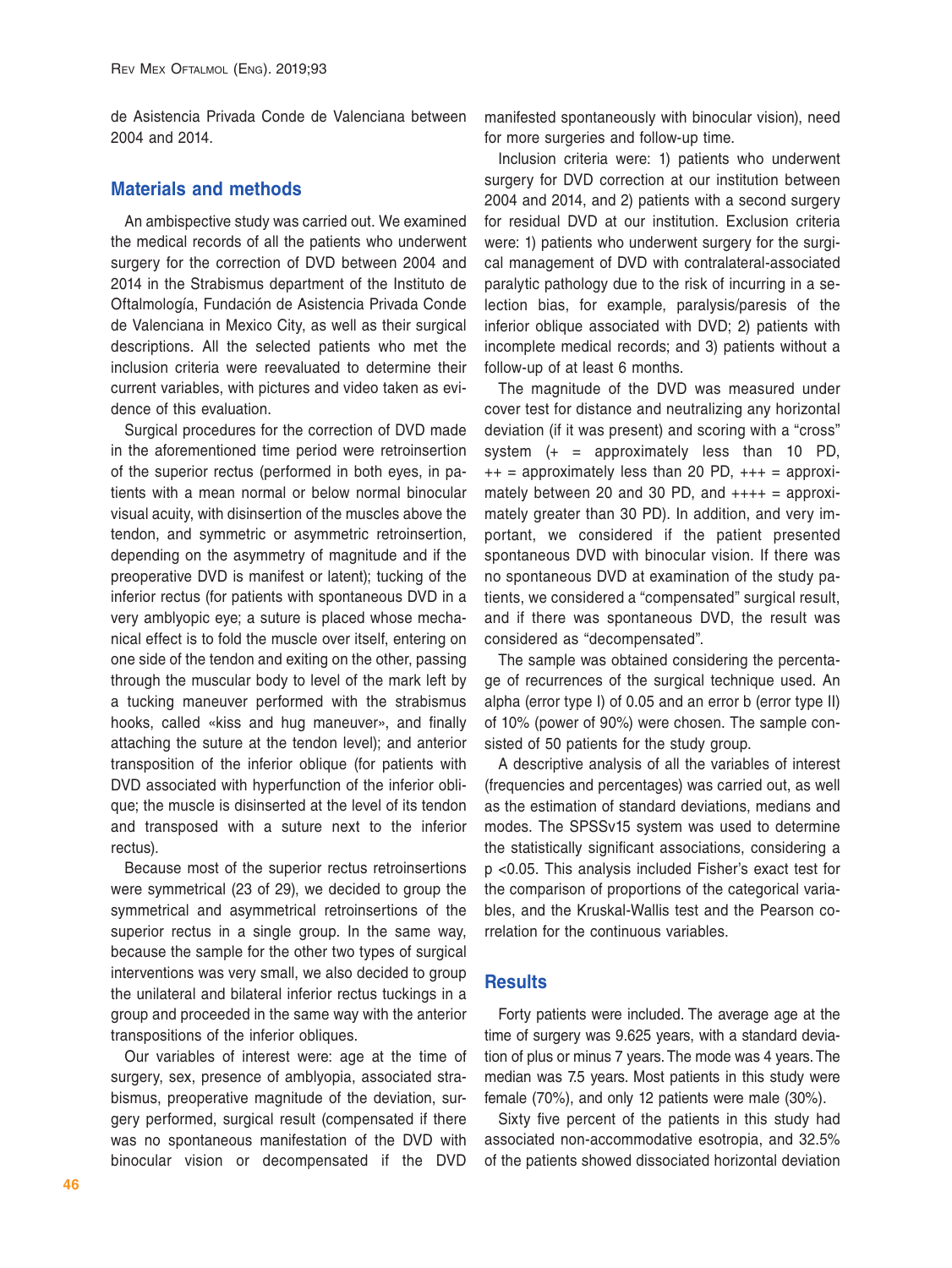

**Figure 1.** Correlation between follow-up time and surgical results.

as a concurrent pathology. Other types of strabismus barely reach 2.5%, PAE (partially accommodative esotropia).

Retroinsertion of both superior rectus was performed in 77.5% ( $n = 31$ ) of the patients of this study, compared to anterior transposition of both inferior obliques in 10% and tucking of one or both inferior rectus in 15%.

The average follow-up time was 4.75 years, with a standard deviation of more or less than 2.244 years, and the median for this variable was 5 years (Fig. 1). Of the total patients in the study,  $87.5\%$  (n = 35) had compensated DVD during the postoperative follow-up period. Only 5 patients had decompensated DVD after surgery (12.5%).

Overall, 12 patients had amblyopia and 28 did not have amblyopia (70% non-amblyopic). Of the amblyopic patients, 9 had compensated deviations at the end of the study, and 3, decompensated; of the amblyopic patients, 10 had unilateral amblyopia (2 in the right eye and the others in the left) and 2 had bilateral amblyopia. Of the non-amblyopic patients, 26 were compensated and 2 were decompensated. This correlation was not statistically significant ( $p = 0.118$ ) (Fig. 2).

The average age of patients who did not improve the magnitude of the DVD and remained decompensated was 5.4 years, with a standard deviation of plus or minus 1.02 years and a median of 5 years. The average age of patients who improved was 10.22 years, with a standard deviation of plus or minus 7.27 years and a median of 8 years. This correlation was not statistically significant ( $p = 0.1568$ ).

The most frequent procedure for DVD treatment between 2004 and 2014 was retroinsertion of the superior rectus, with a percentage of decompensation of 13% for all the patients who underwent this procedure. An inferior rectus tucking was performed in 6 patients, with a decompensation percentage of 15%. Those who



**Figure 2.** Correlation between surgical results and postoperative best-corrected visual acuity (in terms of absence/presence of amblyopia).

underwent anterior transposition of the inferior obliques did not show decompensation [\(Fig. 3\)](#page-4-0). In addition, we observed that those who underwent retroinsertion of the superior rectus and remained descompensated, required an average of 1.5 additional surgeries, that ultimately did not help to achieve compensation. There was a case of hypercorrection after inferior rectus tucking. This was not statistically significant ( $p = 0.768$ ).

Of the patients without amblyopia, 19 were female and 8 male. Of the amblyopic patients, 8 were female and 4 male. Regarding the postoperative results, of the 34 compensated patients, 11 were male, and 23 were female. This correlation was not statistically significant  $(p = 0.602)$ . Of the decompensated patients, 1 was male, and 4 were female ([Fig. 4\)](#page-4-0).

# **Discussion**

According to the literature consulted for this work, such as the work of Romero-Apis from 1971, DVD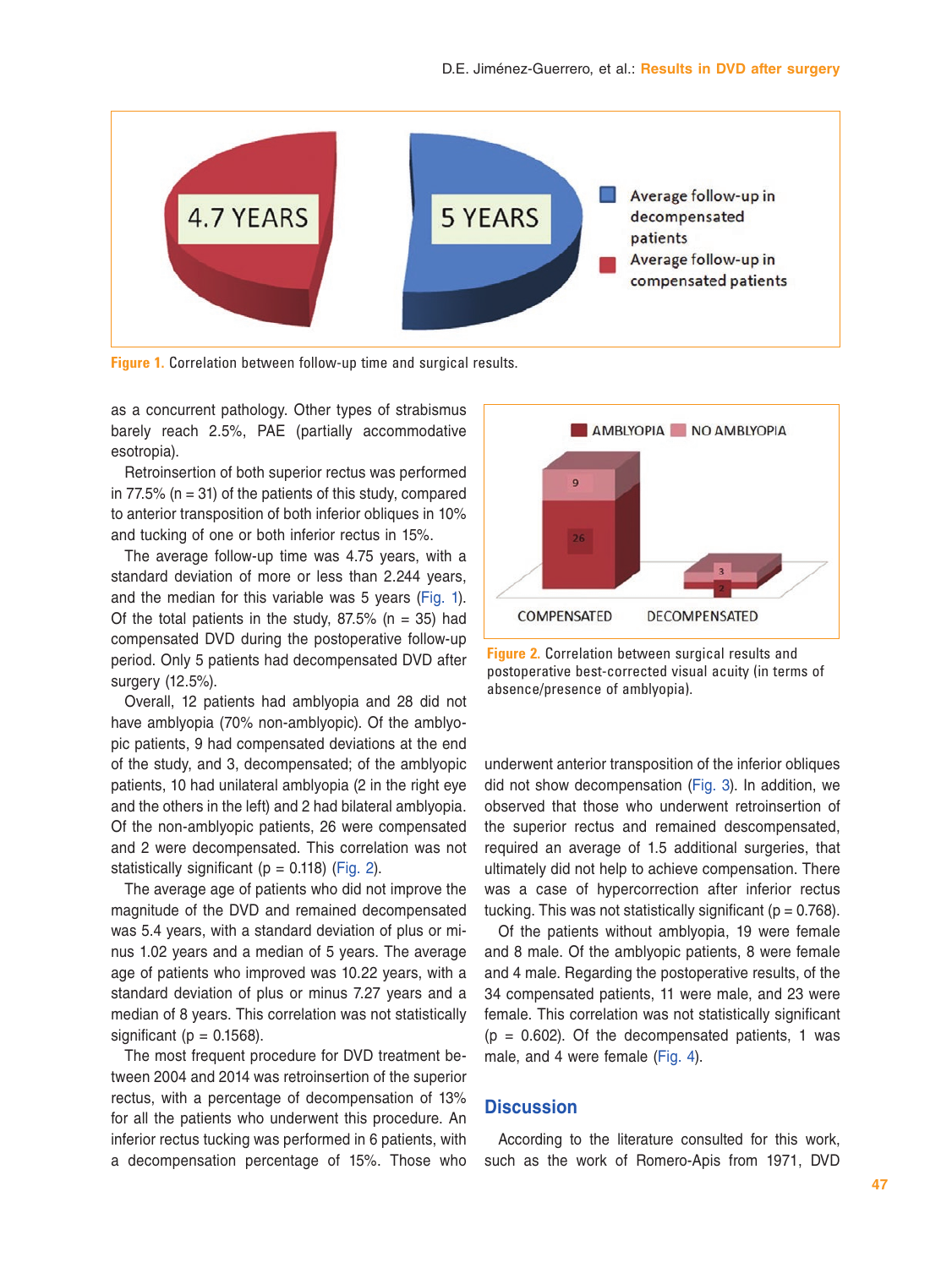<span id="page-4-0"></span>![](_page_4_Figure_1.jpeg)

**Figure 3.** Correlation between the type of surgery and surgical results. IRT inferior rectus tucking; SRR: superior rectus recession IOAT: bilateral inferior oblique anterior transposition. **Figure 4.** Correlation between sex and surgical results.

compensation after surgery is achieved in approximately 60%[11.](#page-5-10) In this work, we obtained a compensation of 80%. It is likely that this is due, perhaps, to the refinement of surgical techniques over time and to the sample size. Our result was also very consistent with that found by Esswein, et al.<sup>[12](#page-5-11)</sup>. We did not obtain statistically significant differences regarding the result and type of surgery.

Most patients underwent symmetrical retroequatorial retroinsertion of both superior rectus, because they met the criteria for this surgery, that is, they did not have deep amblyopia in one of the eyes, or they had symmetric amblyopia in the few cases treated in this work. The patients in this study were well selected for the type of surgery performed. There were 2 patients with unilateral amblyopia who underwent unilateral retroinsertion of the superior rectus, one of them with moderate amblyopia. According to Arroyo-Yllanes, et al., in cases with a very deep unilateral amblyopia, the best treatment (and in turn, the least invasive) is tucking of the inferior rectus of the amblyopic eye with decompensated DVD[14](#page-5-13).

In this study, we had 4 patients who required a second surgery due to the persistence of decompensated DVD after the retroinsertion of the superior rectus. This is very similar to the results reported by Magoon, et al., although in this study they only evaluated the results of the correction of decompensated DVD by asymmetric surgery in the superior rectus (based, according to these authors, on the fact that DVD manifests asymmetrically, and without considering the visual acuity of the patients for decision-making)<sup>15</sup>.

We had a low hypercorrection rate, compared to the one reported by Braverman, et al. They had 4 cases of hypercorrection associated with superior rectus surgery,

![](_page_4_Figure_7.jpeg)

while our hypercorrection cases were subsequent to inferior rectus surgery<sup>[16](#page-5-15)</sup>.

Something to consider is that, in this work, there was no risk of selection bias for the follow-up variable, since the patients from different years of follow-up were evenly distributed among the compensated and decompensated groups, and we did not find publications that considered this difference.

This study could have been a simple retrospective study, but we decided to do it as up-to-date as possible, reevaluating patients who in most cases had been lost in follow-up for more than 2 years, to reassess their current status and registering it with pictures and videos, which makes it a study with retrospective roots, but with a descriptive and up-to-date analysis. One of the limitations of this study is the somewhat small sample, especially for patients managed with tucking of the inferior rectus and anterior transposition of the inferior obliques, although we consider that this would not have changed our results.

### **Conclusions**

The success of the surgery for DVD correction is good in our institution, with higher success rates than in previous published studies. The most frequent performed surgery in our institution is the retroinsertion of the superior rectus. The tucking of the inferior rectus is done less frequently, according to the size of our sample. The presence of amblyopia did not determine the success or failure of the surgeries in this study, as this correlation was not statistically significant. The age at surgical correction was not associated with statistically significant results either. If the sample was larger, we would probably see changes regarding frequency, but our surgical